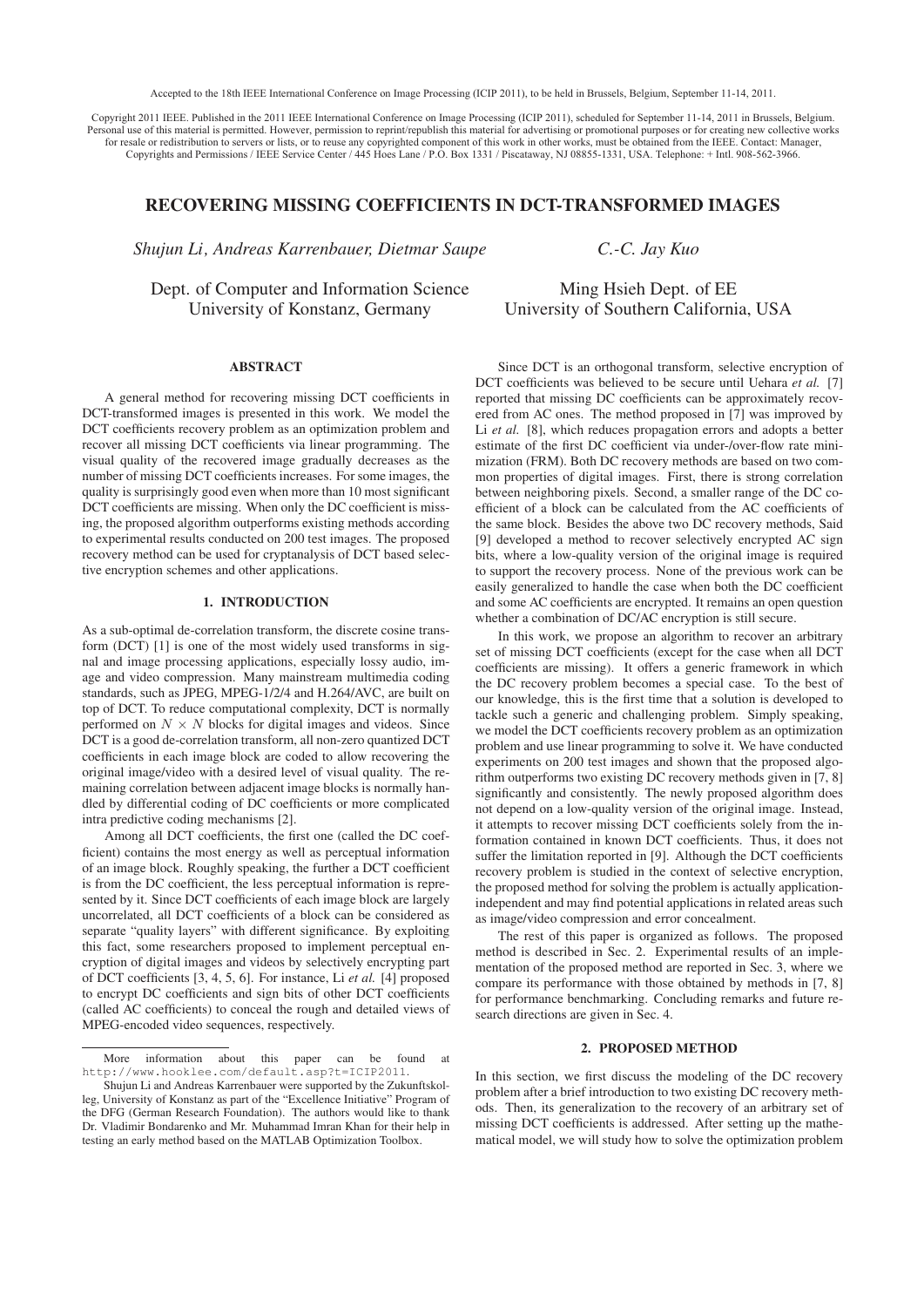effectively in terms of low space and time complexity.

The two DC recovery methods proposed in [7, 8] are based on the following two properties.

Property 1: *The difference between any two neighboring pixels is a Laplacian variate with zero mean and a small variance.*

Property 2: *For each block, the range of pixel values calculated from AC coefficients constrains the value of the DC coefficient.*

Property 1 is a well-known feature of most natural images while Property 2 is a result of the relationship between the pixel values  $\{x(i, j) \in [x_{\min}, x_{\max}]\}_{0 \le i, j \le N-1}$  and the DCT coefficients  ${y(k, l)}<sub>0\leq k, l\leq N-1</sub>$  as defined by  $\overline{N} \times N$  2-D DCT itself:

$$
x(i,j) = \sum_{0 \le k,l \le N-1} A(i,j,k,l) \cdot y(k,l),
$$
  

$$
= \frac{1}{N} y(0,0) + \sum_{0 \le k,l \le N-1 \atop (k,l) \ne (0,0)} A(i,j,k,l) y(k,l),
$$
 (1)

where

$$
A(i, j, k, l) = C(k)C(l)\cos\left(\frac{(i+0.5)k\pi}{N}\right)\cos\left(\frac{(j+0.5)l\pi}{N}\right)
$$

,

 $C(k) = \sqrt{1/N}$  when  $k = 0$  and  $\sqrt{2/N}$  when  $k > 0$ . In above, the DC coefficient, denoted by  $y(0, 0)$ , is obviously constrained by the sum term, which is DC-free, and  $[x_{\min}, x_{\max}]$ . Note also that Eq. (1) is a linear map and the indices are relative to each block. We will use  $x = A \cdot y$  to denote the block-wise DCT below.

The DC recovery method in [7] scans the whole image block by block and tries to align all DC coefficients to minimize the sum of differences of pixel pairs along each block boundary. Property 2 is used to estimate the global intensity of the whole image. Main drawbacks of this method include large propagation errors and a less accurate estimate of the global intensity. The improved DC recovery method in [8] introduces online pixel under-/over-flow removal in the scanning process and an under-/over-flow rate minimization process to estimate the global intensity more accurately. While the improved method can produce fairly good results for many images, the quality of recovered images is not always high. This can be explained by the fact that the scanning process is essentially local in the sense that only two neighboring blocks are considered at any time and cannot always lead to the global optimum solution.

Actually, the DC recovery problem can be formally modeled as an optimization problem w.r.t. some measure on the reconstructed pixel values and be solved to get the global optimum solution. We use variables  $x(i, j)$  and  $y(k, l)$  to denote the value of pixel  $(i, j)$ and the DCT coefficient  $(k, l)$ , respectively. Then, the DC recovery problem can be written as

minimize 
$$
f(\lbrace x(i,j) \rbrace_{0 \le i,j \le N-1})
$$
  
subject to 
$$
x = A \cdot y,
$$

$$
x_{\min} \le x(i,j) \le x_{\max},
$$

$$
y(k,l) = y^*(k,l) \text{ for all AC coefficients.}
$$

$$
(2)
$$

The last equality fixes AC coefficient  $y(k, l)$  to its known value  $y^*(k, l)$  while DC coefficient  $y(0, 0)$  of each block remains to be a variable. Note that the bounds on  $x(i, j)$  and the transformation constraints imply lower and upper bounds on variable  $y(0, 0)$ .

The objective  $f(\cdot)$  may be any convex function to allow a polynomial-time optimization algorithm provided that  $f$  can be evaluated in polynomial time. Because of Property 1, we choose  $\sum_{\{(i,j),(i',j')\}} |x(i,j) - x(i',j')|$ , where the sum ranges over all

pairs of neighboring pixels  $(i, j)$  and  $(i', j')$ . Moreover, this choice makes the optimization problem a linear one, which can be solved efficiently. The linearization is done by introducing variables  $h_{i,j,i',j'}$ for each term of the sum and the optimization problem becomes

minimize 
$$
\sum h_{i,j,i',j'}
$$
  
subject to  $x(i, j) - x(i', j') \leq h_{i,j,i',j'}$ ,  
 $x(i', j') - x(i, j) \leq h_{i,j,i',j'}$ ,  
and the constraints of Eq. (2).

We can derive the implied bound  $0 \leq h_{i,j,i',j'} \leq x_{\text{max}} - x_{\text{min}}$ accordingly. Furthermore, variable  $h_{i,j,i',j'}$  will be tight at  $|x(i,j)-\>$  $x(i', j')$  for the optimum solution. Since the DC value of a block contributes to all pixels of the same block equally, only the pairs of neighboring pixels that belong to different blocks are relevant. Hence, we may restrict ourselves to these pairs.

The above optimization problem contains a free variable corresponding to the global intensity when the dynamic range of the optimum solution is smaller than  $[x_{\min}, x_{\max}]$ . In this case, the global intensity can be shifted without changing the value of the objective. In other words, there are multiple optimum solutions. We handle this problem by shifting the histogram of the recovered image (i.e., one solution) towards the midpoint of  $[x_{\min}, x_{\max}]$  until the left and right margins of the histogram are equal.

The generalization from DC recovery to arbitrary DCT coefficients recovery is straightforward. That is, we can fix  $y(k, l) = y^*(k, l)$ for known DCT coefficients while constrain all remaining unknown variables in a range  $[y_{\min}(k, l), y_{\max}(k, l)]$  depending on their locations (*i.e.* spatial frequencies). Note that when at least one AC coefficient is unknown, pixel pairs inside each block shall *not* be discarded as done in the previous case. The above generalization clearly maintains the linearity of the optimization problem. Hence, we can use the *linear programming* (LP) technique to solve both the basic DC recovery problem and the general DCT coefficients recovery problem. In our implementation, we adhere to the general problem and treat the DC recovery problem as a special case.

2.3. Solving Optimization Problem From a theoretical point of view, linear programs can be solved in time bounded polynomially in the binary encoding length of the input data using the *ellipsoid method* [10] or the *interior point methods* [11]. The latter yields an efficient implementation in practice. Other methods with good practical performance include the primal and dual *simplex* algorithm. We refer to [12] for interested readers.

The LP solution consists of floating point values for the pixel values and DCT coefficients. After the optimization, we round the pixel values to fixed precision numbers, i.e. to integers. Our experimental results show that the rounding error is negligible in terms of visual quality, so we do not re-optimize after the rounding step. Additional integrality constraints for pixel values lead to *Integer Linear Programming* (ILP), which is NP-hard in general [13]. Whether this also holds for our application is a topic for further research. As of yet, we know that the problem remains polynomial time solvable for the simpler case of DC-only recovery. The reason for this is that there is an equivalent formulation as an LP over an integer polyhedron for which ILP is not more difficult than LP [14, Chapter 5.15].

Given an  $n \times m$  image and U unknowns in each of  $B N \times N$  blocks, the mathematical model presents a large-scale optimization problem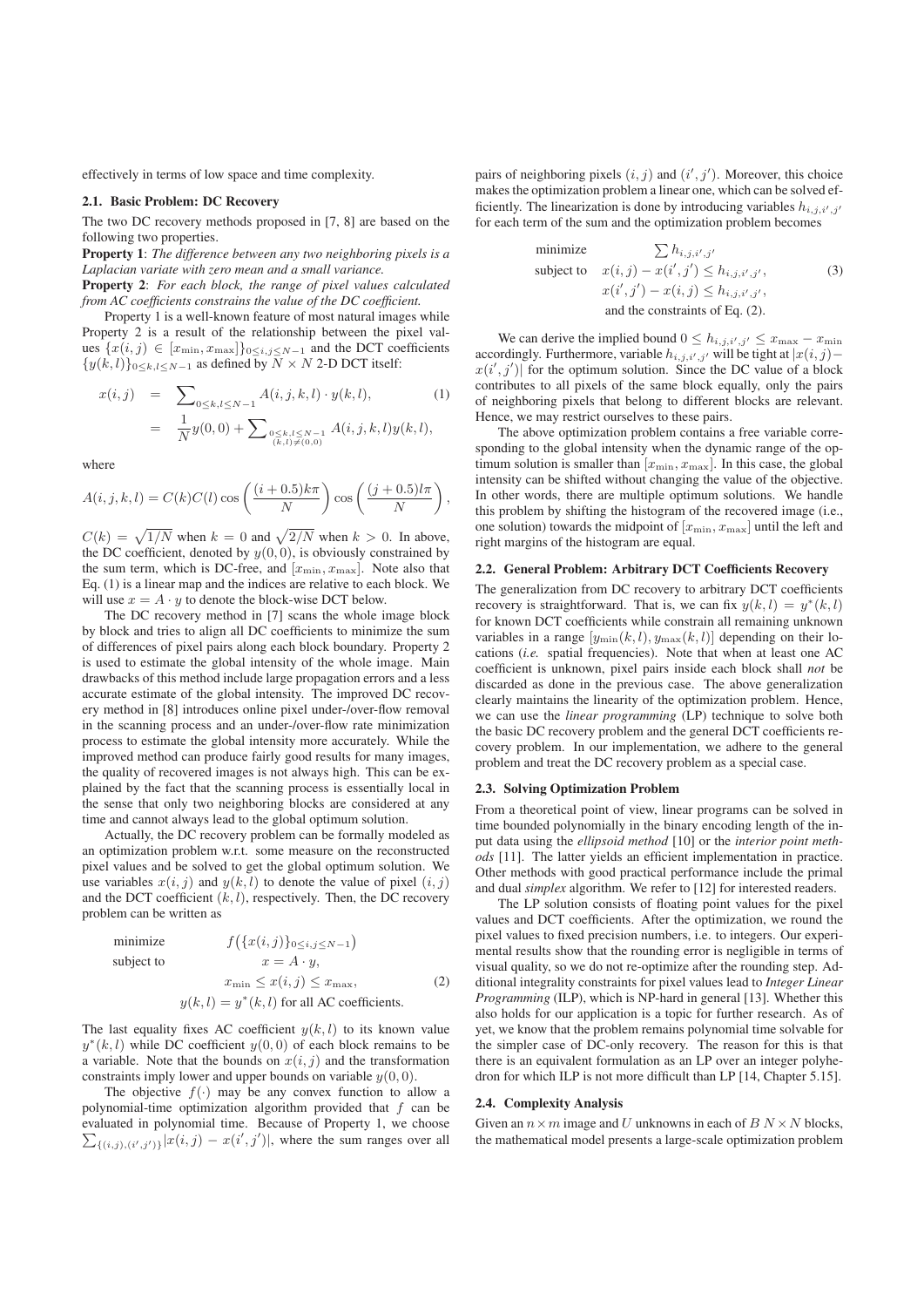with  $2nm - (n + m)$  h-variables and  $U \cdot B$  y-variables. Since all other unknowns can be uniquely determined by these variables, they can be eliminated by a presolve step of the optimization process. For the basic DC recovery problem, the number of variables drastically reduces as only pixel pairs along block boundaries contribute to the objective value. Assuming that n and m can be divided by  $N$ , the number of variables involved is reduced to  $nm/N - (n + m) h$ variables and  $nm/N^2$  y-variables.

The worst-case time complexity of the interior point method for solving LP problems with  $V$  variables and with a size of  $L$  bits is  $O(V^{3}L)$  arithmetic operations [15]. Here, the problem size L is the total number of bits needed to store the whole LP including the objective, the constraint matrix and the right-hand side of the constraints. For our problem, the value of L is  $O(nmU)$  thanks to the sparsity of the constraint matrix. As a result, the worst-case time and space complexities are  $O(n^4m^4U)$  and  $O(nmU)$ , respectively. Since our problem is rather sparse, the running time scales much better in practice as reported in the next Section.

When the image size is large, the required memory and computational time is untractable for low-end computers such as PCs. This problem can be partly solved by dividing the whole image into sufficiently small patches and the global intensity of different patches can be adjusted to minimize the discontinuity along patch boundaries. It ia also possible to limit the scale of the problem by reducing the number of pixel pairs used in the model. Both measures will inevitably compromise the visual quality of the recovered image. In this paper, we only consider images that can be directly handled by the optimization algorithm. The above "divide and conquer" idea will be a future research topic.

To validate the real performance of the proposed method for recovering multiple missing DCT coefficients, we built an implementation based on the commercial optimization software package IBM ILOG CPLEX 12.2 [16]. More precisely, we used the constrained *barrier optimizer* (an interior point method) in CPLEX because it turned out to be the most suitable method for our purpose.

We ran the proposed method on 200 test images and evaluated the subjective and objective visual quality of the recovered images against the original ones to see how well the proposed method works. The objective visual quality metrics include PSNR and nine other ones included in the MeTriX MuX Visual Quality Assessment (VQA) Package [17]. All the 200 test images are 8-bit gray-scale images, so  $x_{\min} = 0$  and  $x_{\max} = 255$ .

The performance of DC recovery is nearly perfect as judged the authors as human observers. For all 200 test images, we cannot see any obvious quality degradation other than some global intensity shift, which is rarely viewed as visual distortion since no perceptual information is lost. The recovery results on two typical test images "Lenna" and "cameraman" are shown in Fig. 1. The DC recovery process is also very efficient. The whole process could finish in less than 10 seconds on all laptop/desktop PCs we tested in our experiments and the average running time over the 200 test images is around 5 seconds on our main test computer (a quad-core desktop).

We compared the performance of the proposed method and the FRM method proposed in [8]. The results are shown in Fig. 2, where the x-axis denotes the image index and the y-axis shows the difference of quality metrics of the two methods. A positive value means that the proposed method performs better. One can see that the proposed method outperforms the FRM method significantly and con-



Fig. 1. The recovery results of two test images (a) "Lenna" and (d) "cameraman": (b) and (e) DC-free images by setting the missing DC coefficients to the midpoints of the valid ranges; (c) and (f) recovered images by the proposed method.

sistently over the whole image database. For some VQA metrics, a few images seems to have worse quality, but a manual check by the authors revealed no noticeable difference in subjective quality. Since the FRM method outperforms the method proposed by Uehara *et al.* in [7], the proposed method is the best among the three.



Fig. 2. The performance comparison between the proposed method and the DC recovery method proposed in [8], where the red dashed line shows the mean value of the difference of quality metrics.

 $3.22$  Performance of DCT Coefficients Recovery We also studied the performance of the proposed method when  $U \geq 0$ 1 most significant DCT coefficients in each block are unknown. As shown in Fig. 3, the visual quality of the recovery image gradually decreases while the value of  $U$  increases. This is expected since we have less and less known DCT coefficients available for recovering the missing one. The recovery performance is still good for some images even when more than 10 most significant DCT coefficients are missing as shown in Fig. 4). The average running time ranges from around 5 seconds ( $U = 1$ ) to around 10 minutes ( $U = 15$ ).